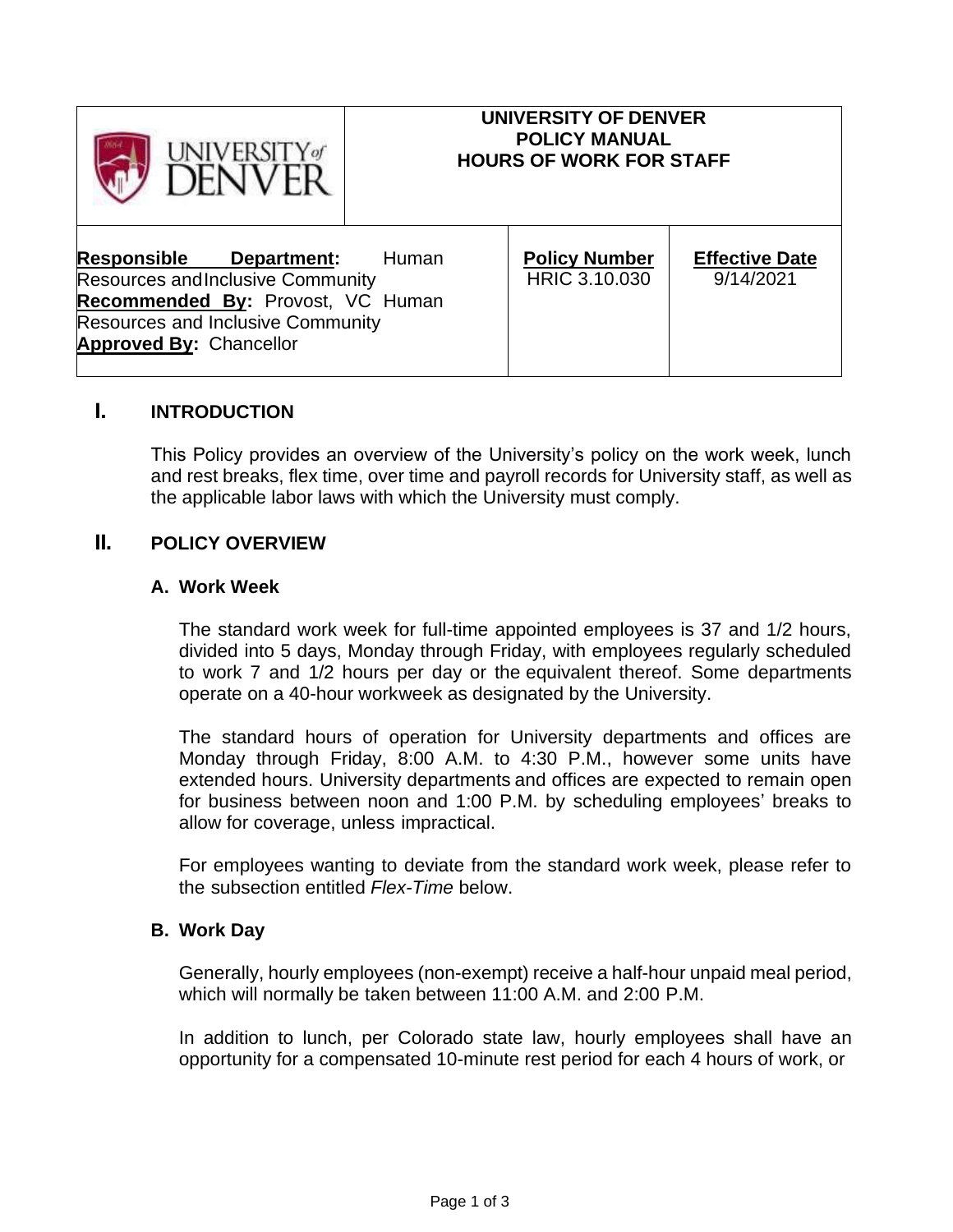major fractions thereof, for all employees, as follows:

| <b>Work Hours</b>     | <b>Rest Periods Required</b> |
|-----------------------|------------------------------|
| 2 or fewer            |                              |
| Over 2, and up to 6   |                              |
| Over 6, and up to 10  |                              |
| Over 10, and up to 14 | ാ                            |

Exempt employees are likewise entitled to similar lunch and rest breaks as the workload and business needs permit.

Absent express written supervisor approval for unique circumstances, for hourly employees, rest and lunch cannot be combined or used to come in late or leave early.

### **III. PROCESS OVERVIEW**

### **A. Flex-Time**

As an alternative to the standard 8:00 A.M. to 4:30 P.M. work week, employees mayrequest a flex-time work schedule under which employees could normally begin their workdays anytime between 7:00 A.M. and 9:00 A.M. daily on the hour or half hour.

Supervisory written approval for a specific flex-time work schedule is required in advance; the schedule must accommodate the requirements of the department. Flex schedules can be withdrawn or modified at the sole discretion of the supervisor.

The University retains the right to specify certain designated work hours affecting all employees or groups of employees. Daily and weekly work schedules may be changed from time to time at the discretion of the University to meet varying business conditions. Changes in work schedules will be announced as far in advance as practical.

### **B. Overtime and Provisions of the Fair Labor Standards Act**

The University defines exempt and nonexempt employees in accordance with the provisions of the Fair Labor Standards Act, and otherwise meets the requirements of the Act.

Compensation for overtime hours worked is governed by the provisions of the Fair Labor Standards Act. Employees eligible for overtime pay **must** receive prior authorization to work overtime from their department or budgetary manager.

Non-exempt employees will receive overtime pay computed at 1 1/2 times the hourly rate for all hours worked over 40-hours in a 7 consecutive day work week. For purposes of calculating overtime, the workweek begins at 12:01 a.m. Monday and ends at 12:00 midnight Sunday. For hourly employees, a supervisor's written approval is required before overtime is worked.